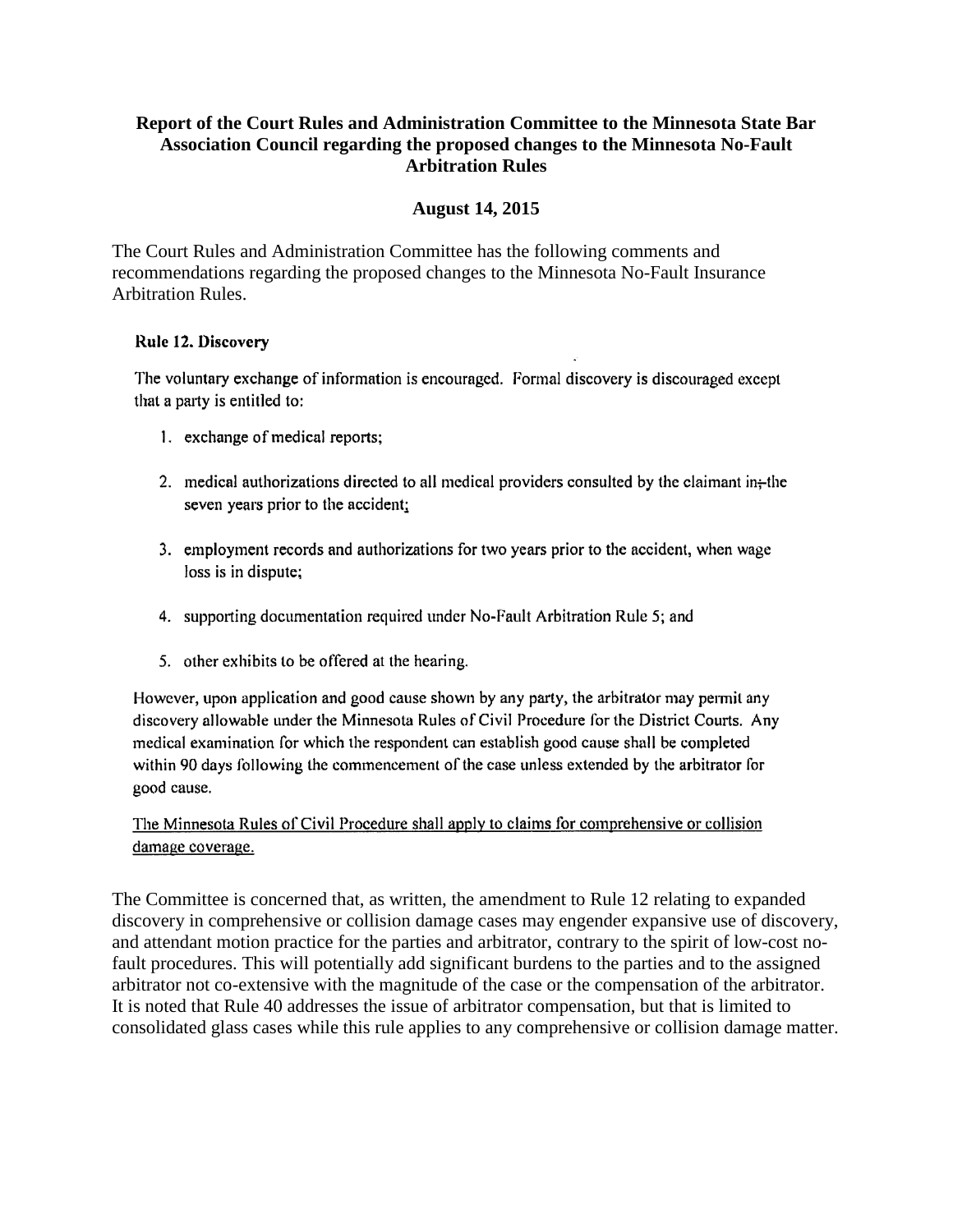The Committee therefore recommends that the last sentence of the proposed rule be stricken, as well as the first sentence of the preceding paragraph, and that the following language be substituted at the beginning of the preceding paragraph:

"Similarly, the voluntary exchange of information is encouraged for comprehensive or collision damage claims. Upon application and good cause shown by any party, the arbitrator may permit any discovery allowable under the Minnesota Rules of Civil Procedure for such claims."

The rule would then read as follows:

However, upon application and good cause shown by any party, the arbitrator may permit any Discovery allowable under the Minnesota Rules of Civil Procedure for the District Courts. Similarly, the voluntary exchange of information is encouraged for comprehensive or collision damage claims. Upon application and good cause shown by any party, the arbitrator may permit any discovery allowable under the Minnesota Rules of Civil Procedure for such claims. Any medical examination for which the respondent can establish good cause shall be completed within 90 days following the commencement of the case unless extended by the arbitrator for good cause.

The Minnesota Rules of Civil Procedure shall apply to claims for comprehensive or collision damage coverage.

### **Rule 16. Representation**

Any party may be represented by counsel or other representative named by that party. A party intending to be so represented shall notify the other party and the arbitration organization of the name, and mailing address and email address of the representative or firm, at least three days prior to the date set for the hearing at which that person is first to appear. When such a representative initiates an arbitration or responds for a party, notice is deemed to have been given.

Comment: This addition would be consistent with the trend of facilitating electronic communications. A similar change has been recommended for the Rules of Civil Procedure.

If counsel or other representative named by the claimant withdraws representation of any pending matter, the claim shall be dismissed, unless the claimant advises the arbitration organization of the intention to proceed pro se or a replacement counsel or representative is named within 30 days of the notice of withdrawal.

Comment: There have been an increasing number of representatives withdrawing representation of claimants. This has resulted in a number of unresponsive or unreachable pro se claimants. The additional language will provide a clear process to follow for arbitrators, the arbitration organization and pro se claimants in the event of a withdrawal.

The Committee is concerned that a case could be dismissed in a situation where a lawyer withdraws and the client either doesn't know about the withdrawal or isn't advised of the new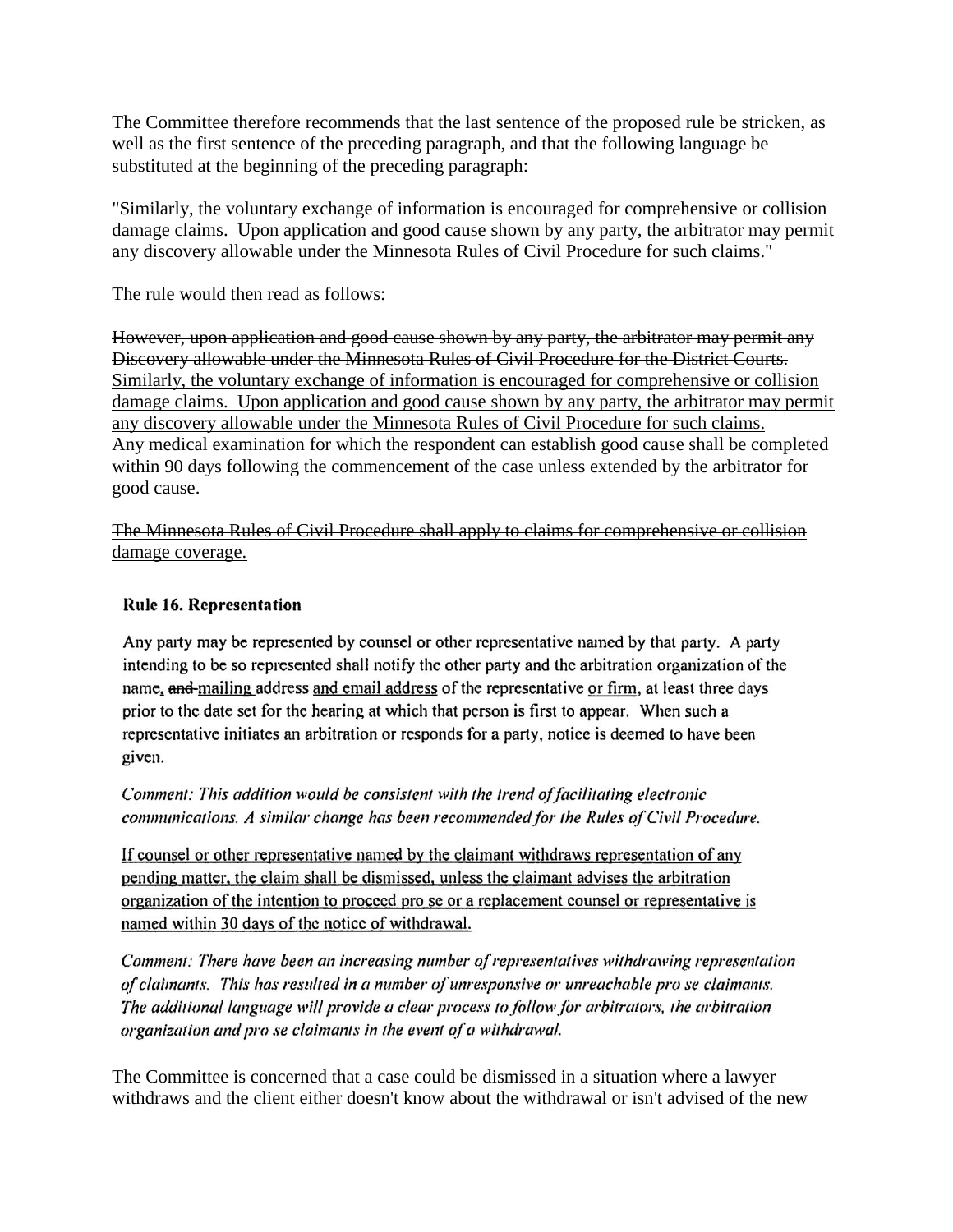requirement to obtain counsel or proceed pro se within 30 days. Consequently, the Committee recommends the following changes to the proposed amendment to Rule 16:

If counsel or other representative named by the claimant withdraws representation of any pending matter, the claim shall be dismissed, unless the claimant advises the arbitration organization of the intention to proceed pro se or a replacement counsel or representative is named within 30 days of the notice of withdrawal date that claimant received notice of such withdrawal and notice of the requirements of this rule.

# Rule 18. Interpreters

Any party desiring an interpreter shall make all arrangements directly with the interpreter and shall assume the costs of the service. The arbitrator may assess the cost of an interpreter pursuant to Rule 42.

Interpreters must be independent of the parties, counsel and named representatives. All interpreters must abide by the Code of Professional Responsibility for Interpreters in the Minnesota State Court System.

While the Committee understands the reasoning behind the proposed change to Rule 18, the Committee is concerned that the high cost of interpreters that are truly "independent" may cause disabled persons to be unable to afford engaging in this process. Waiting until costs are assessed doesn't provide any certainty to claimants in advance of filing a petition. The proposed language would not be necessary if Rule 18 included a guarantee that interpreters would be paid for by the state, at least in instances of hardship. The Committee recommends that language be added to the Rule similar to that provided in Rule 43.07 of the Minnesota Rules of Civil Procedure.<sup>1</sup>

Alternatively, the Committee recommends that the arbitrator be given discretion to allow family members or others to act as an interpreter in some situations. The Committee recommends that the following sentence be added to the end of the proposed amendment to Rule18:

Upon application and for good cause shown, or upon the agreement of the parties, the arbitrator may waive the requirement of having an independent interpreter.

 $\overline{a}$ 

<sup>&</sup>lt;sup>1</sup> 43.07 Interpreters

The court may appoint an interpreter of its own selection and may fix reasonable compensation. The compensation shall be paid out of funds provided by law.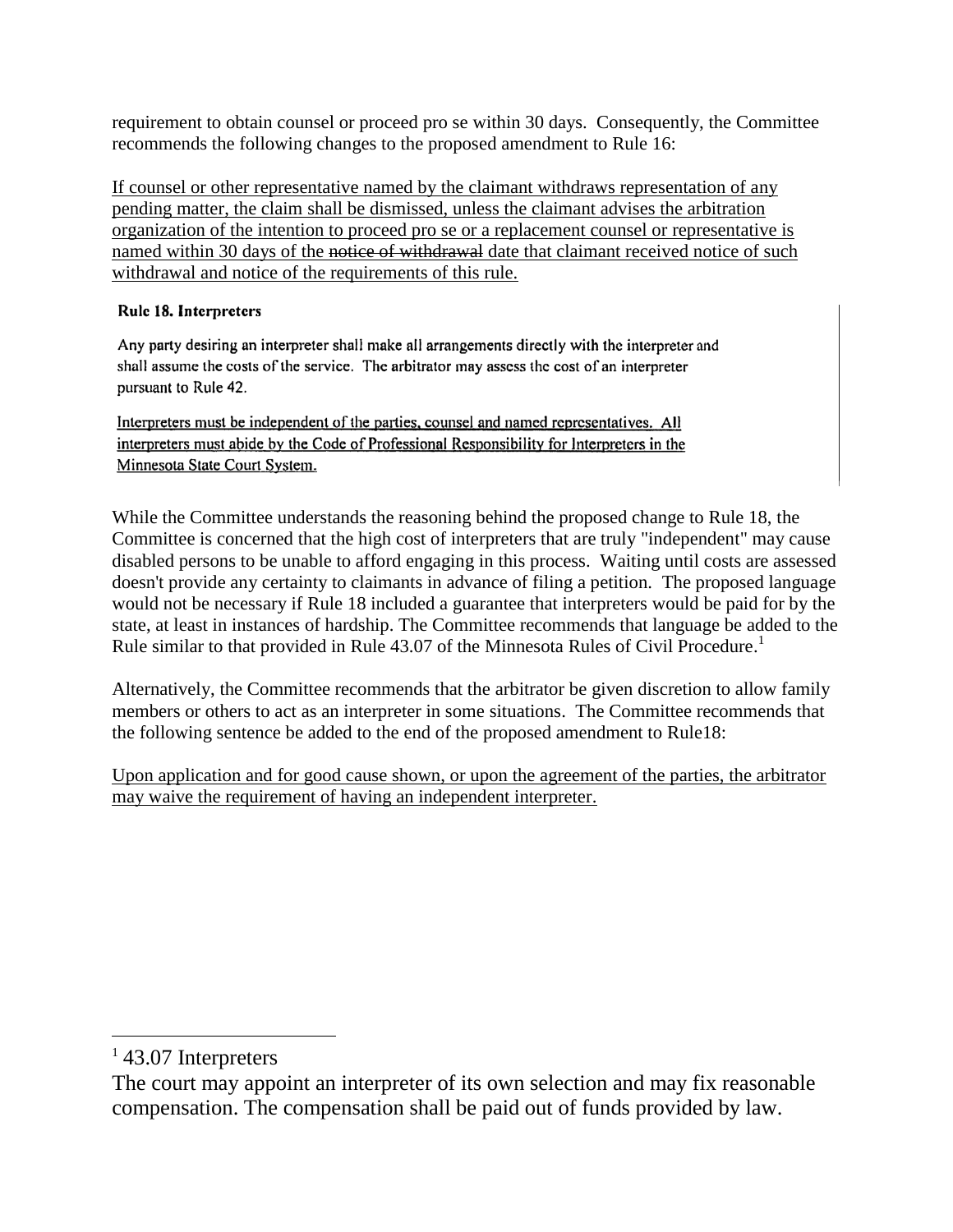# Rule 40. Arbitrator's Fees

- a. An arbitrator shall be compensated for services and for any use of office facilities in the amount of \$300 per case.
- b. If the arbitration organization is notified of a settlement or a withdrawal of a claim at any time up to 24 hours prior to the scheduled hearing, but after the appointment of the arbitrator, the arbitrator's fee shall be \$50. If the arbitration organization is notified of a postponement, settlement or a withdrawal of a claim 24 hours or less prior to the scheduled hearing, the arbitrator's fee shall be \$300. Unless the parties agree otherwise, the fee in a settlement shall be assessed equally to the parties, the fee in a withdrawal shall be borne by claimant, and the fee in a postponement shall be bore by the requesting party. Regardless of the resolution of the case, the arbitrator's fee shall not exceed \$300 and is subject to the provisions of Rule 15.
- c. An arbitrator serving on a court-ordered consolidated glass case shall be compensated at a rate of \$200.00 per hour.
- d. Once a hearing is commenced, the arbitrator shall direct assessment of the fee.

Comment: In response to Glass Illinois Farmers Insurance Company v. Glass Service Co., 683 NW2d 792 (Minn. 2004), the Minnesota No-Fault Standing Committee issued a resolution in which a rate of \$200.00 per hour may be charged on court-ordered consolidated glass cases.

The Committee has concerns that the scope of this rule does not mirror the change in Rule 12 providing for more extensive discovery in certain cases. This rule provides for increased fees in a consolidated glass case. If the Committee's perception is correct, a "consolidated glass case" is a subset of those cases for which expanded discovery may be allowed under Rule 12 ("comprehensive or collision damage coverage" cases). The Committee believes that the arbitrator should be allowed additional compensation in any case involving full discovery under the Minnesota Rules of Civil Procedure. The Committee therefore recommends the following changes to the proposed amendment to Rule 40.c:

"An arbitrator serving on a court-ordered consolidated glass case or in any case where full discovery is allowed under Rule 12, shall be compensated at a rate of \$200 per hour."

# Rule 41. Postponement Rescheduling or Cancellation Fees

A postponement-fee of \$100.00 shall be charged against each party requesting a rescheduling or cancellation of a scheduled hearing. for their first, second and additional postponements respectively.

Comment: Fees are at a flat rate of \$100.00.